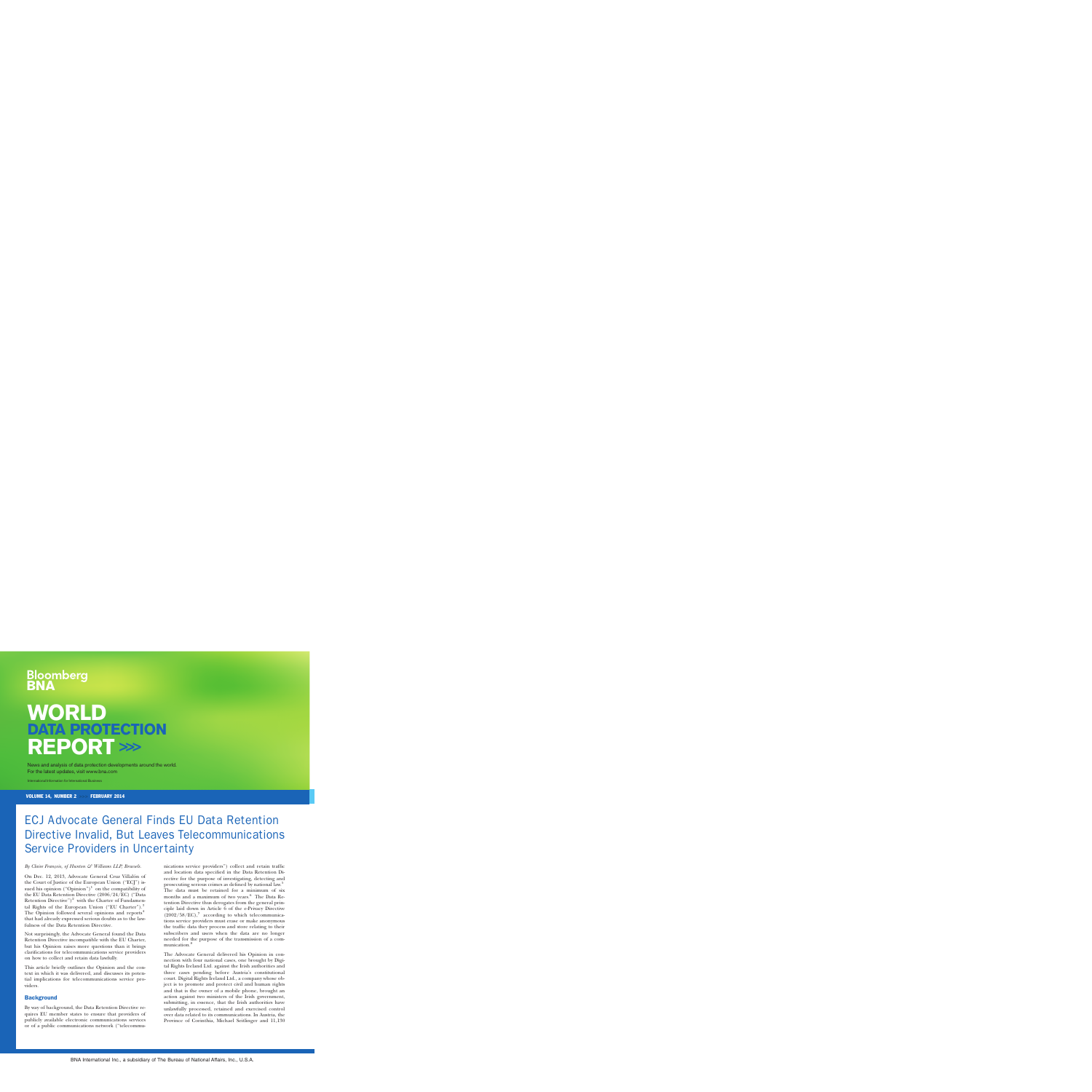applicants claimed that the Austrian law transposing the Data Retention Directive was contrary to the Austrian Constitution.

#### Opinion of the Advocate General

In his Opinion, the Advocate General considered that the collection and retention, in large databases, of traffic and location data constitute a serious interference with the right to privacy contained in the EU Charter. The Advocate General emphasized that the data could be used to reconstruct a large portion of a person's conduct, or even a complete and accurate picture of his or her private identity. According to the Advocate General, the risk that the data might be used for unlawful purposes is increased by the following factors:

- the data are not retained by national public authorities, or even under their direct control, but by the telecommunications service providers; and
- $\blacksquare$  the data may be stored at indeterminate locations in cyberspace, since the Data Retention Directive does not require the data to be stored in the territory of an EU member state.

In the light of this serious interference with the right to privacy, the Advocate General found that the Data Retention Directive should have defined a series of guarantees, at least in the form of principles, to regulate access to the data and their use, instead of assigning the task of defining and establishing those guarantees to the EU member states. According to the Advocate General, the Data Retention Directive should have included at least the following guarantees:

- $\blacksquare$  a more precise description of the criminal activities justifying access of the competent national authorities to the data collected and retained;
- $\blacksquare$  limitations on access to the data (access limited to judicial or independent authorities) or, failing that, a judicial/independent review of any request for access;
- $\blacksquare$  the obligation to carry out a case-by-case examination of requests for access in order to limit the data provided to what is strictly necessary;
- $\blacksquare$  the possibility for member states to adopt more stringent requirements when access may infringe fundamental rights (*e.g.,* the right to medical confidentiality); and
- the obligation for the authorities authorized to access the data to delete them once their usefulness has been exhausted and to notify the individuals concerned of that access.

In the absence of such guarantees in the Data Retention Directive, the Advocate General took the view that the directive does not comply with the requirement laid down by the EU Charter that any limitation on the exercise of a fundamental right must be provided for by law.

Further, the Advocate General found that the Data Retention Directive is incompatible with the principle of proportionality as laid down in the EU Charter, in that it requires EU member states to ensure that the data are retained for a maximum period of two years. In this respect, the Advocate General found no reason for not limiting this retention period to less than one year.

The Advocate General concluded that the Data Retention Directive is invalid, but recommended suspending the temporal effects of that finding until the EU legislature adopts, within a reasonable time period, measures necessary to remedy the invalidity. The Advocate General took into consideration the fact that the Data Retention Directive pursues a legitimate objective and that the absence of guarantees governing the access to the data and their use may have been corrected in the implementing measures adopted by the EU member states. The Advocate General also noted that the EU member states in general have exercised their powers with moderation with respect to the maximum period of data retention.

#### Takeaways for Telecommunications Service **Providers**

Overall, the Advocate General's Opinion means that doubt will remain as to how telecommunications service providers should retain personal data to comply with data protection requirements.

According to the Advocate General, if the Data Retention Directive fails to define the minimum safeguards as to the processing of traffic and location data, it should remain applicable, pending the adoption of a new directive, which may take a long time.

Should the ECJ follow this Opinion, $9$  a new directive will need to be adopted, and it remains to be seen how these safeguards will be defined in the new directive and how the EU member states will implement them. Currently, telecommunications service providers operating across the EU have to apply various national data retention laws,<sup>10</sup> and it is doubtful whether such laws fully comply with the rights to privacy and data protection.<sup>11</sup>

A new directive can provide only a more harmonized approach to data retention throughout the EU and a higher level of data protection. But the choice of a directive, instead of a regulation that would be directly applicable in member states, means that there will still be some room for diverging interpretation and implementation by EU member states in this respect.

#### **NOTES**

Opinion of Advocate General Cruz Villalón delivered on Dec. 12, 2013, in Joined Cases C-293/12, *Digital Rights Ireland*, and C-594/12, *Seitlinger et al.,* available at: [http://curia.europa.eu/juris/document/](http://curia.europa.eu/juris/document/document.jsf?text=&docid=145562&pageIndex=0&doclang=EN&mode=lst&dir=&occ=first&part=1&cid=157288) [document.jsf?](http://curia.europa.eu/juris/document/document.jsf?text=&docid=145562&pageIndex=0&doclang=EN&mode=lst&dir=&occ=first&part=1&cid=157288)

[text=&docid=145562&pageIndex=0&doclang=EN&mode=lst&dir=&oc](http://curia.europa.eu/juris/document/document.jsf?text=&docid=145562&pageIndex=0&doclang=EN&mode=lst&dir=&occ=first&part=1&cid=157288) [c=first&part=1&cid=157288.](http://curia.europa.eu/juris/document/document.jsf?text=&docid=145562&pageIndex=0&doclang=EN&mode=lst&dir=&occ=first&part=1&cid=157288)

 $^2\,$  Directive 2006/24/EC of the European Parliament and of the Council of 15 March 2006 on the retention of data generated or processed in connection with the provision of publicly available electronic communications services or of public communications networks and amending Directive 2002/58/EC, 2006 OJ (L 105) 54, available at: [http://eur-lex.europa.eu/LexUriServ/LexUriServ.do?](http://eur-lex.europa.eu/LexUriServ/LexUriServ.do?uri=OJ:L:2006:105:0054:0063:EN:PDF) [uri=OJ:L:2006:105:0054:0063:EN:PDF.](http://eur-lex.europa.eu/LexUriServ/LexUriServ.do?uri=OJ:L:2006:105:0054:0063:EN:PDF)